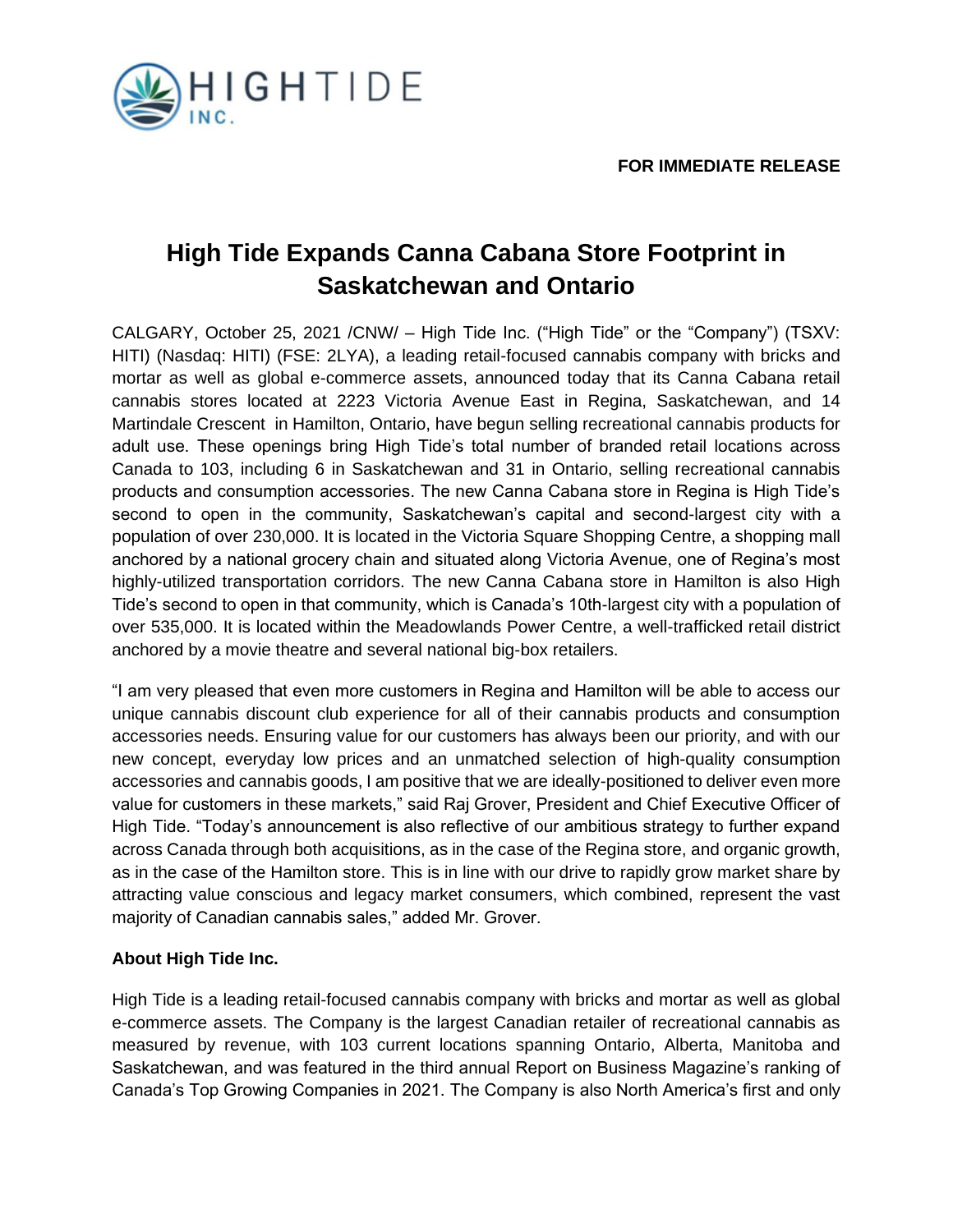

cannabis discount club retailer, featuring Canna Cabana, Meta Cannabis Co., Meta Cannabis Supply Co. and NewLeaf Cannabis banners, with additional locations under development across the country. High Tide has been serving consumers for over a decade through its established ecommerce platforms including Grasscity.com, Smokecartel.com, Dailyhighclub.com, and Dankstop.com and more recently in the hemp-derived CBD space through CBDcity.com, FABCBD.com, and BlessedCBD.co.uk, as well as its wholesale distribution division under Valiant Distribution, including the licensed entertainment product manufacturer Famous Brandz. High Tide's strategy as a parent company is to extend and strengthen its integrated value chain, while providing a complete customer experience and maximizing shareholder value. Key industry investors in High Tide include Tilray Inc. (TSX: TLRY) (Nasdaq: TLRY) and Aurora Cannabis Inc. (TSX: ACB) (Nasdaq: ACB).

Neither the TSXV nor its Regulation Services Provider (as that term is defined in the policies of the TSXV) accepts responsibility for the adequacy or accuracy of this release.

For more information about High Tide Inc., please visit [www.hightideinc.com,](https://www.hightideinc.com/) its profile page on SEDAR at [www.sedar.com,](http://www.sedar.com/) and its profile page on EDGAR at [www.sec.gov.](http://www.sec.gov/)

## **CAUTIONARY NOTE REGARDING FORWARD-LOOKING STATEMENTS**

*Certain statements in this news release are forward-looking information or forward-looking statements. Such information and statements, referred to herein as "forward-looking statements" are made as of the date of this news release or as of the date of the effective date of information described in this news release, as applicable. Forward-looking statements relate to future events or future performance and reflect current estimates, predictions, expectations or beliefs regarding future events. Any statements that express or involve discussions with respect to predictions, expectations, beliefs, plans, projections, objectives, assumptions or future events or performance (generally, forward-looking statements can be identified by use of words such as "outlook", "expects", "intend", "forecasts", "anticipates", "plans", "projects", "estimates", "envisages, "assumes", "needs", "strategy", "goals", "objectives", or variations thereof, or stating that certain actions, events or results "may", "can", "could", "would", "might", or "will" be taken, occur or be achieved, or the negative of any of these terms or similar expressions, and other similar terminology) are not statements of historical fact and may be forward-looking statements.*

*Such forward-looking statements are based on assumptions that may prove to be incorrect, including but not limited to the ability of High Tide to execute on its business plan and that High Tide will receive one or multiple licenses from Alberta Gaming, Liquor & Cannabis, British Columbia's Liquor Distribution Branch, Liquor, Gaming and Cannabis Authority of Manitoba, Alcohol and Gaming Commission of Ontario or the Saskatchewan Liquor and Gaming Authority permitting it to carry on its Canna Cabana Inc. and KushBar Inc. businesses. High Tide considers these assumptions to be reasonable in the circumstances. However, there can be no assurance that any one or more of the government, industry, market, operational or financial targets as set out herein will be achieved. Inherent in the forward-looking statements are known and unknown*